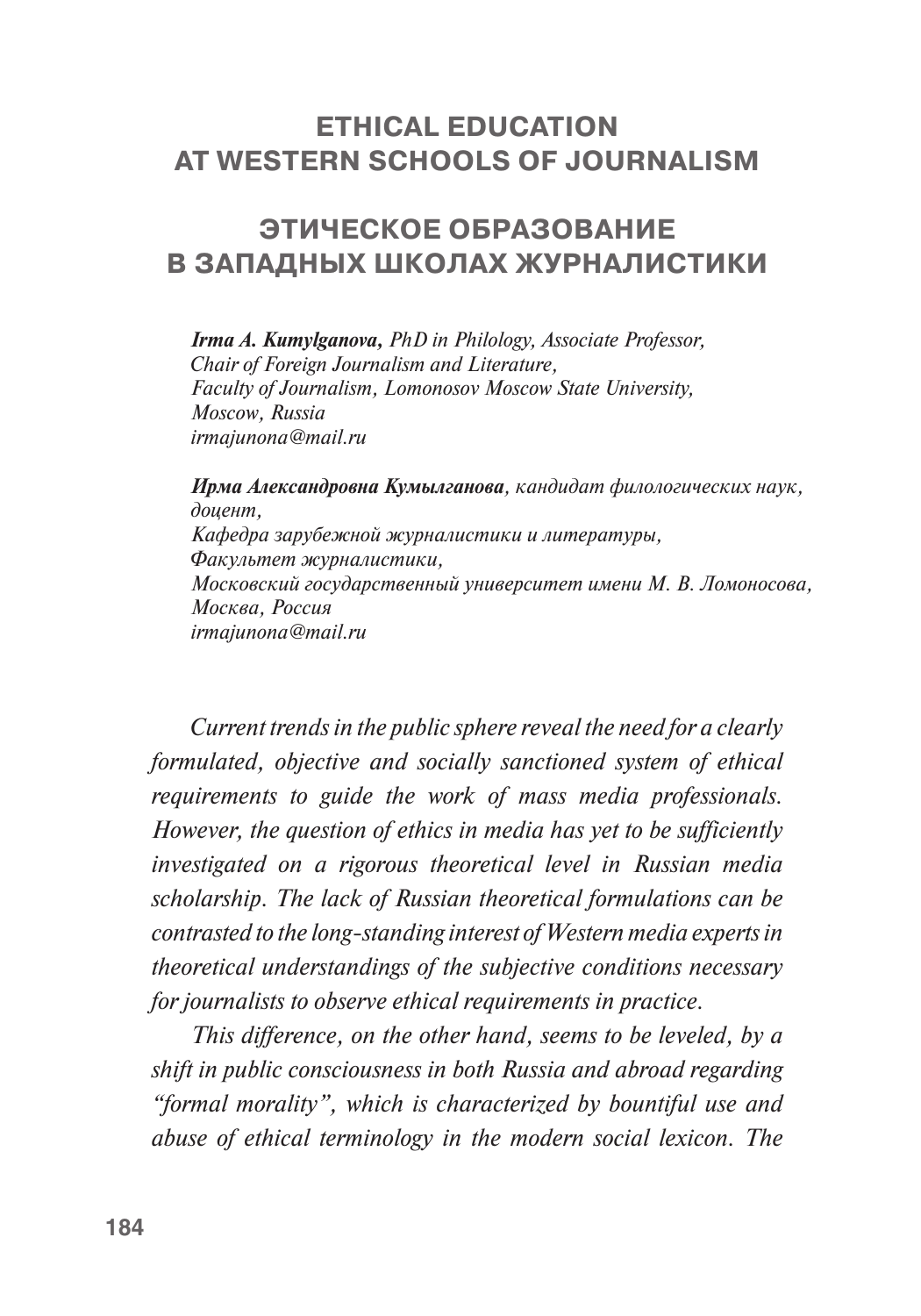*outcry for morality expressed in the media often demonstrates only incompetence and a lack of understanding of the real problems.* 

*Our research demonstrates that, despite speicialized curricular offerings in journalism programs in both Russian and Western universities in the fields of professional ethics and social responsibility, students do not really acquire a framework for making ethical decisions.*

*This article considers pedagogical traditions in instruction on media ethics in Russia and elsewhere, presents the results of an analysis of several western approaches to courses on journalistic ethics at the university level, and compares the results of disparate teaching methodologies. The study draws on data obtained from foreign scholarly publications, on the author's interviews with American and European professors, and on classroom observation of relevant courses at Western faculties of journalism.*

*Key words: social responsibility, professional ethics, practice of ethical education, methodological approaches to studying of journalistic ethics, resolving ethical dilemmas.*

*Актуальные события общественной жизни со всей очевидностью обнаруживают потребность ясно сформулированной, объективной и социально поддержанной системы этических требований, предъявляемых профессионалам массмедиа. Однако эта тема остается недостаточно исследованной на теоретическом уровне в российской академической литературе. Этот пробел в существующей российской теории сопровождается давним интересом западных специалистов к теоретическому пониманию субъективных условий, необходимых для практической реализации этических требований журналистами.*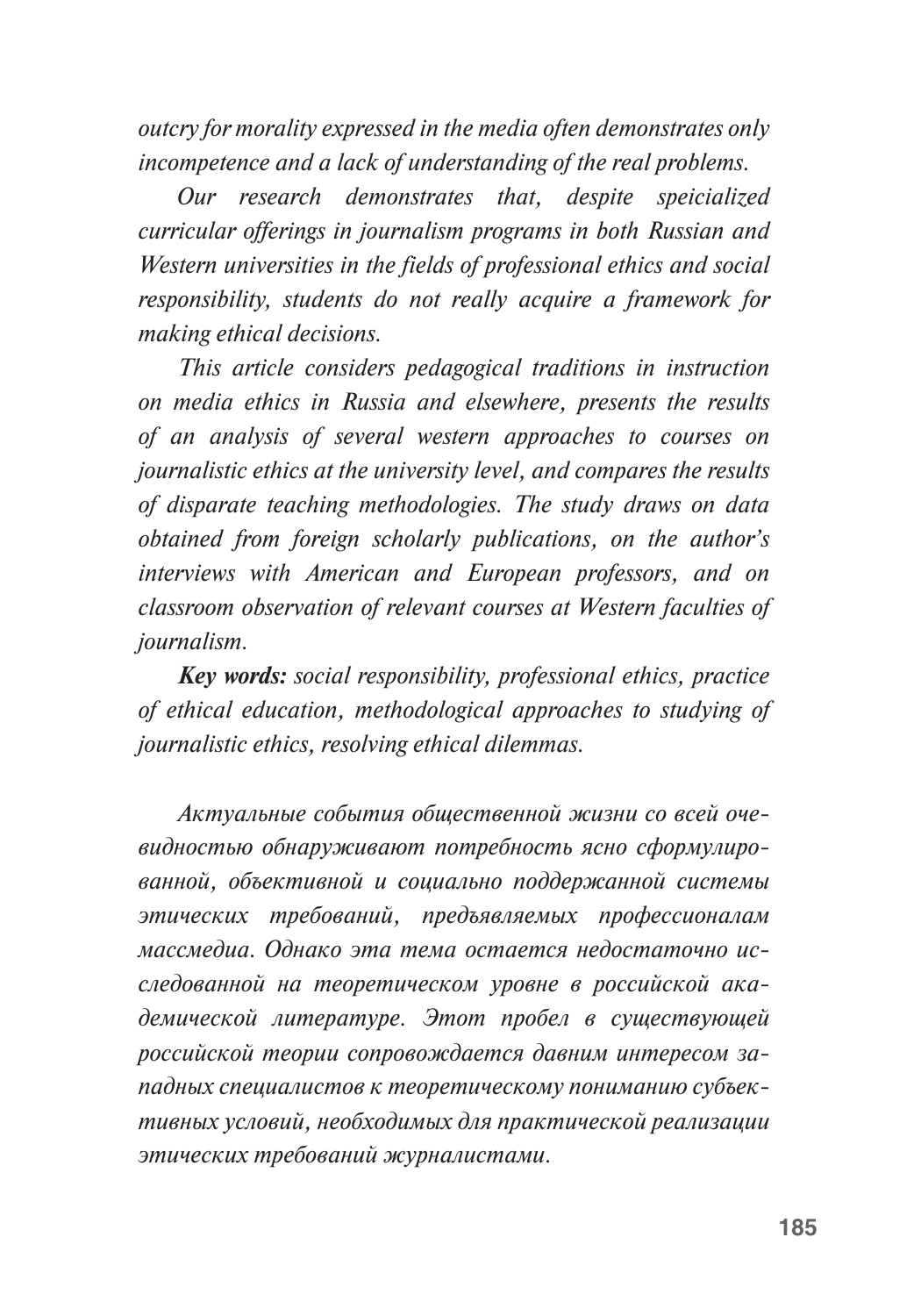*С другой стороны, особого внимания заслуживает феномен изменения отношения в общественном сознании к "формальной морали", характеризуемой злоупотреблением этической терминологии в современном социальном словаре, наблюдаемый и в России, и за рубежом. Часто развернутые в СМИ дискурсы на тему морали демонстрирует некомпетентность и отсутствие понимания проблемы. Исследование показало, что в то время как образовательные программы по журналистике в разных странах предлагают специализированные курсы по профессиональной этике и социальной ответственности, студенты и российских, и западных университетов испытывают трудности с выработкой практических навыков принятия этических решений.*

*В статье представлены результаты анализа западного подхода к преподаванию курса по журналистской этике. Материалом исследования послужил анализ актуальных зарубежных научных публикаций, интервью автора с американскими и европейскими профессорами и личных наблюдений при посещении соответствующих курсов на западных факультетах журналистики.* 

*Ключевые слова: социальная ответственность, профессиональная этика, практика этического образования, методологические подходы к изучению журналистской этики, решение этических дилемм.*

## **Introduction**

The insufficient level of ethical concern in modern journalism is symptomatic of a general crisis – not only economic, but also spiritual – developing in the world over the last decades. To become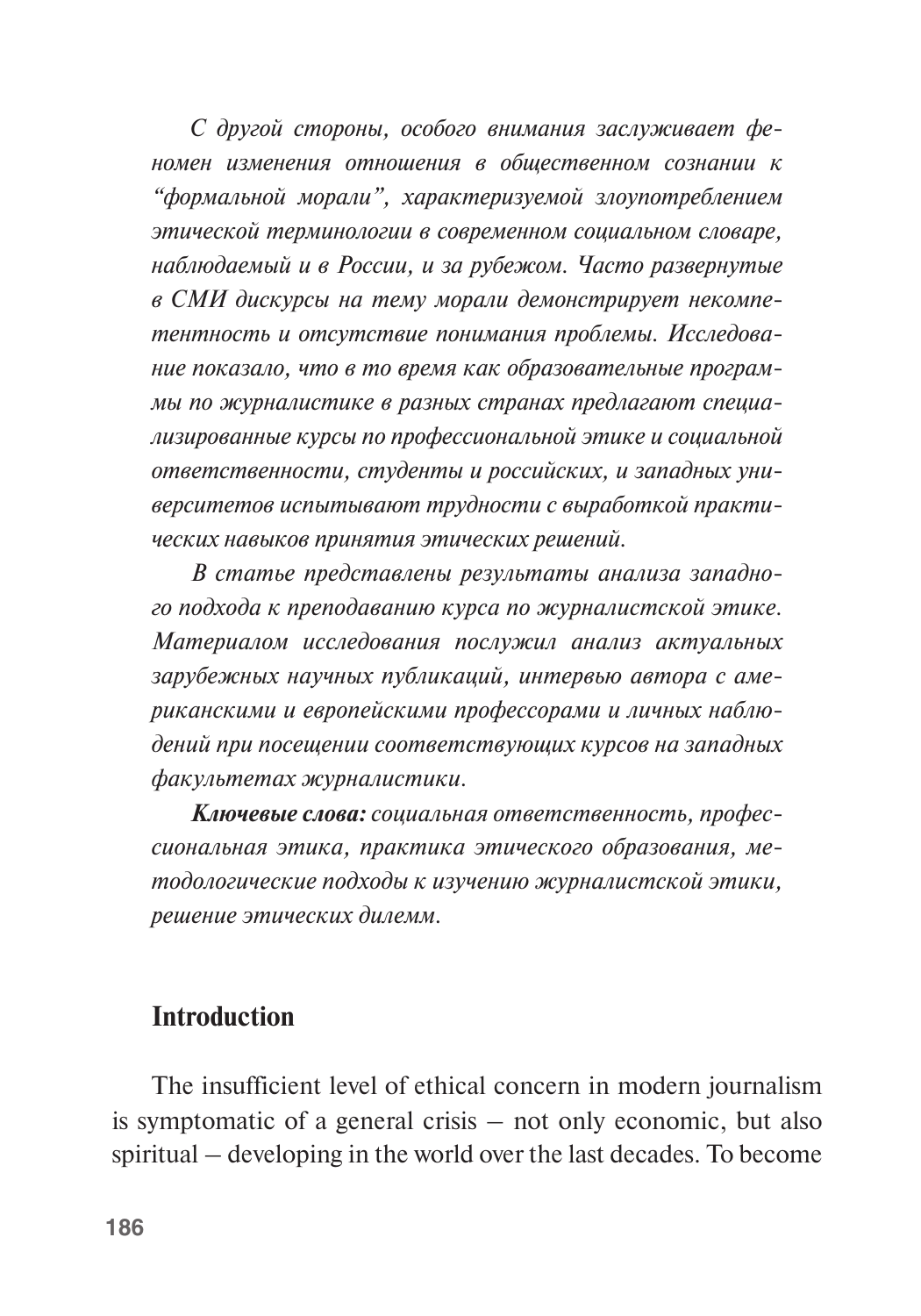aware of, and to understand, the current state of ethics is the single most crucial means to begin overcoming this crisis. We believe this postulate can be taken as an appropriate point of departure in any discussion of moral affairs and their relation to the profession of journalism. However, given the endlessly broad scope of the theme of ethics in the media, this paper focuses on one maneageable aspect: how journalists-in-training are schooled in ethics.

Today, in a period of Russian history characterized by uncertain national ideology, the responsibility of journalists for their words be they printed in the press or aired by electronic media, increases dramatically. Quite naturally, a course on the ethical foundations of journalism is one of the most important steps toward a degree in journalism in major Russian universities. We emphasize that the formal academic requirement of a course titled "Professional ethics in journalism" appeared in the curricula of journalism departments rather recently in accord with a new era of history. This fact largely explains the noticeable shortage of undergraduate level textbooks on the subject. In fact, the only undergraduate level texts that have been published to date in Russia are Lasutina's "Professional ethics of the journalist: a textbook for departments of journalism" (appeared at the end of 1999, republished in a revised edition in 2011) and Avraamov's "Professional ethics of the journalist: education textbook" (published in 2003).

No doubt, this is important background information for becoming aware of the gap that needs to be filled. That is why teachers preparing such a course have had to rely on few scholarly and practical sources, including their own notes and methodological materials, or basic monographs devoted to the broad subject of ethics as a socialphilosophical category. The undoubted advantage of monographs notwithstanding, in a rigorous education of undergraduates they fall short of mark, as they often fail to cover the most challenging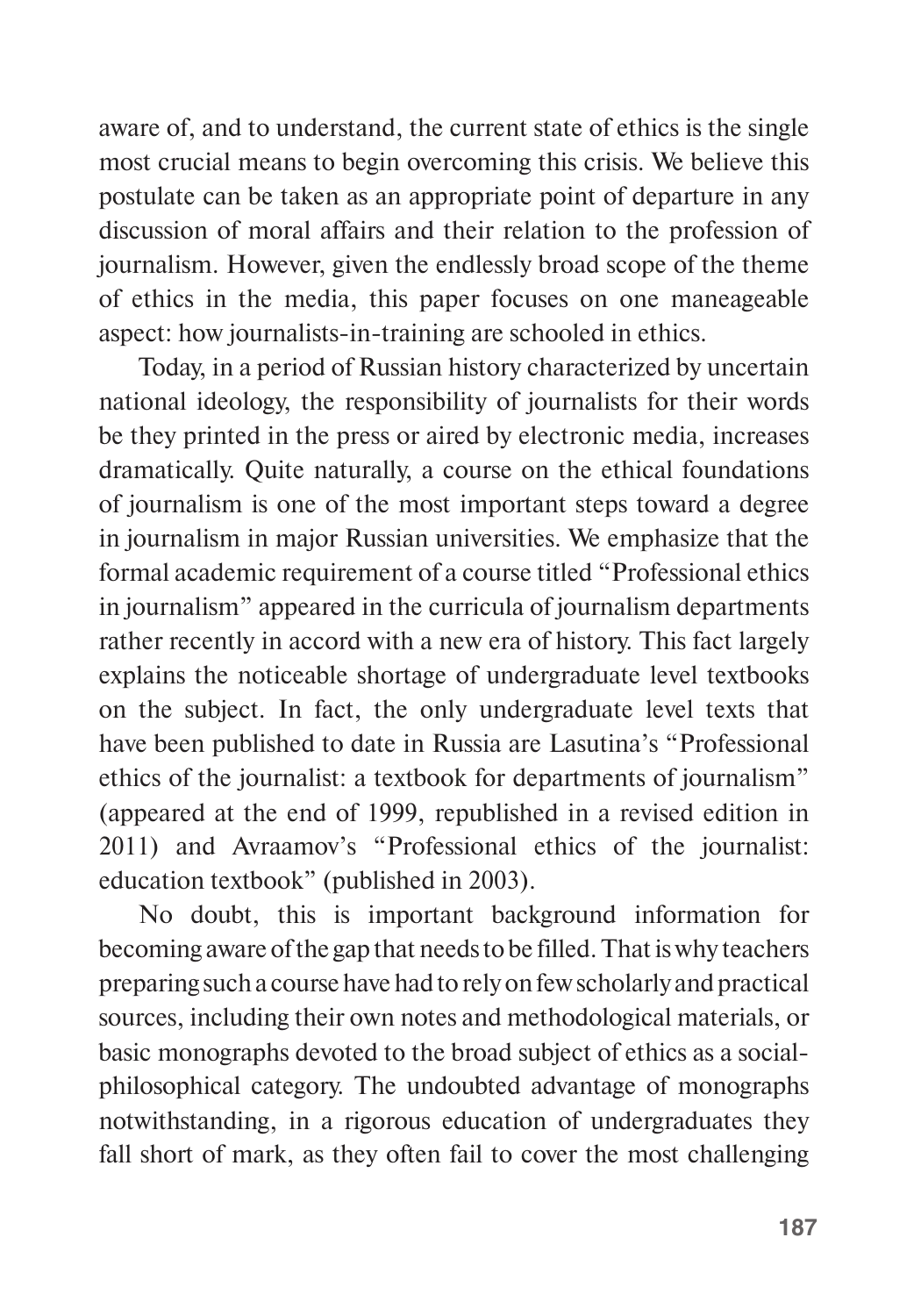questions. Academic monographs are an extremely important for source for scholarly work, but they do not make the subject easily accessible to students at the undergraduate level.

According to our observations, problems concerning ethical regulation of professional journalism comprise one of the most popular research areas in western academia. European and American universities and research institutions support special centers of media ethics, organize conferences and symposia for specialists on a regular basis. Such outlets as "Journal of media ethics: exploring questions of media morality" (formerly known as "Journal of mass media ethics", 1985-2014), "Poynter ethics journal, media ethics magazine", or "iMediaEthics" (formerly known as StinkyJournalism.org, 2004-2011) publish the latest news, investigate ethical dilemmas and lapses, and thereby provide a first-class discussion forum for academics working in the field.

Each year major publishing houses such as Oxford University Press, Routledge, and Palgrave-Macmillan issue serious monographs devoted to various aspects of media ethics. A sampling of titles from among the most significantly and critically-accalimed volumes demonstrates this point. Within the last half-decade, for example, the following books have appeared: "Ethics for public communication: defining moments in media history" (Christians, Fackler, Ferre, 2012); "Media ethics: issues and cases" (Patterson, Wilkins, 2014); "Ethics of media" (Couldry, Pinchevski, 2014); "Contemporary media ethics" (Fuse, Land, Hornaday, 2014); "The new ethics of journalism: principles for the 21st century" (McBride, Rosenstiel, 2014); "Media ethics: key principles for responsible practice" (Plaisance, 2014), "Sage guide to key issues in media ethics and law" (Babcock, Freivogel, 2015), and "Media ethics: cases and moral reasoning" (Christians, Fackler, McKee, Kreshel, Woods, 2016).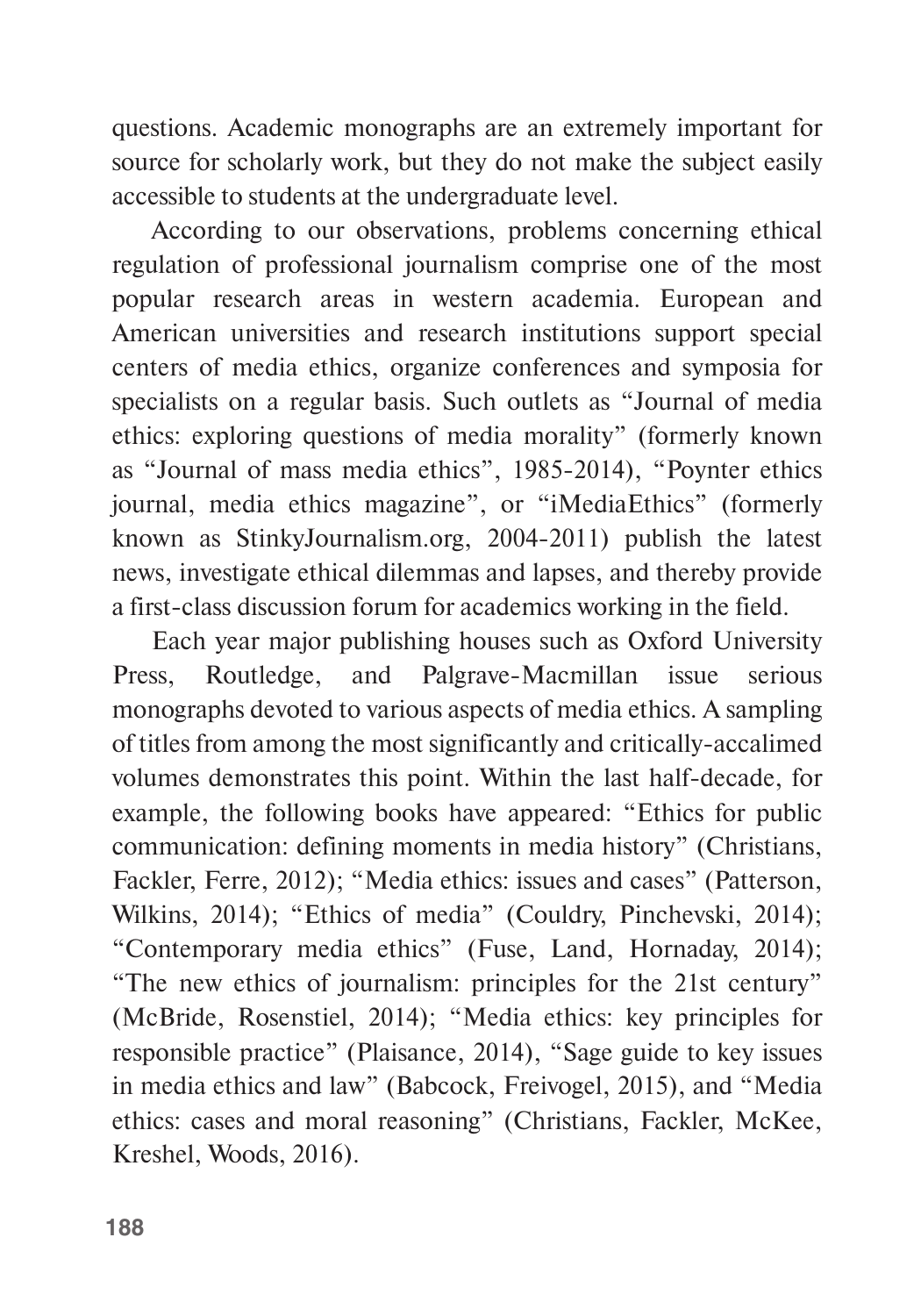This recent boom of special publications on the ethics of journalism by foreign academic presses underscores the dominant role of this subject in today's world. Conversely, in Russia all recent writings on media ethics *per se* are associated with a only few names that can be counted on one hand. In this sense, the subject remains largely uncharted territory for academic researchers in Russia.

#### **Methods and concepts**

How useful for Russian specialists will the examination of the theory and practice of professional ethical education abroad prove to be? Does the analysis of media ethics and ethical education for example in Europe or in the U.S.A. contain some ideas that might be helpful in the education of future Russian journalists? In our opinion, the enormous body of information and experience accumulated abroad because of systematic studies in the field of professional ethics represents an invaluable asset for Russian scholars of journalism on the normative and practical levels. At the same time, certain theoretical contributions of Russian researchers and methods for selection of ethical alternatives in the Russian media for journalist education might also be interesting for our foreign colleagues. This can be considered yet another illustration of the manner in which those humans open up to an idea when they anticipate immediate practical application of their new knowledge. After all, ethical blemishes on the part of journalists are generally among the first to be noticed by the public.

For this reason, we base our research on both a literary review, and on an analysis of comparable pedagogical strategies at Western schools of journalism. Collaboration and interviews with western professors on teaching media ethics complete the methodology.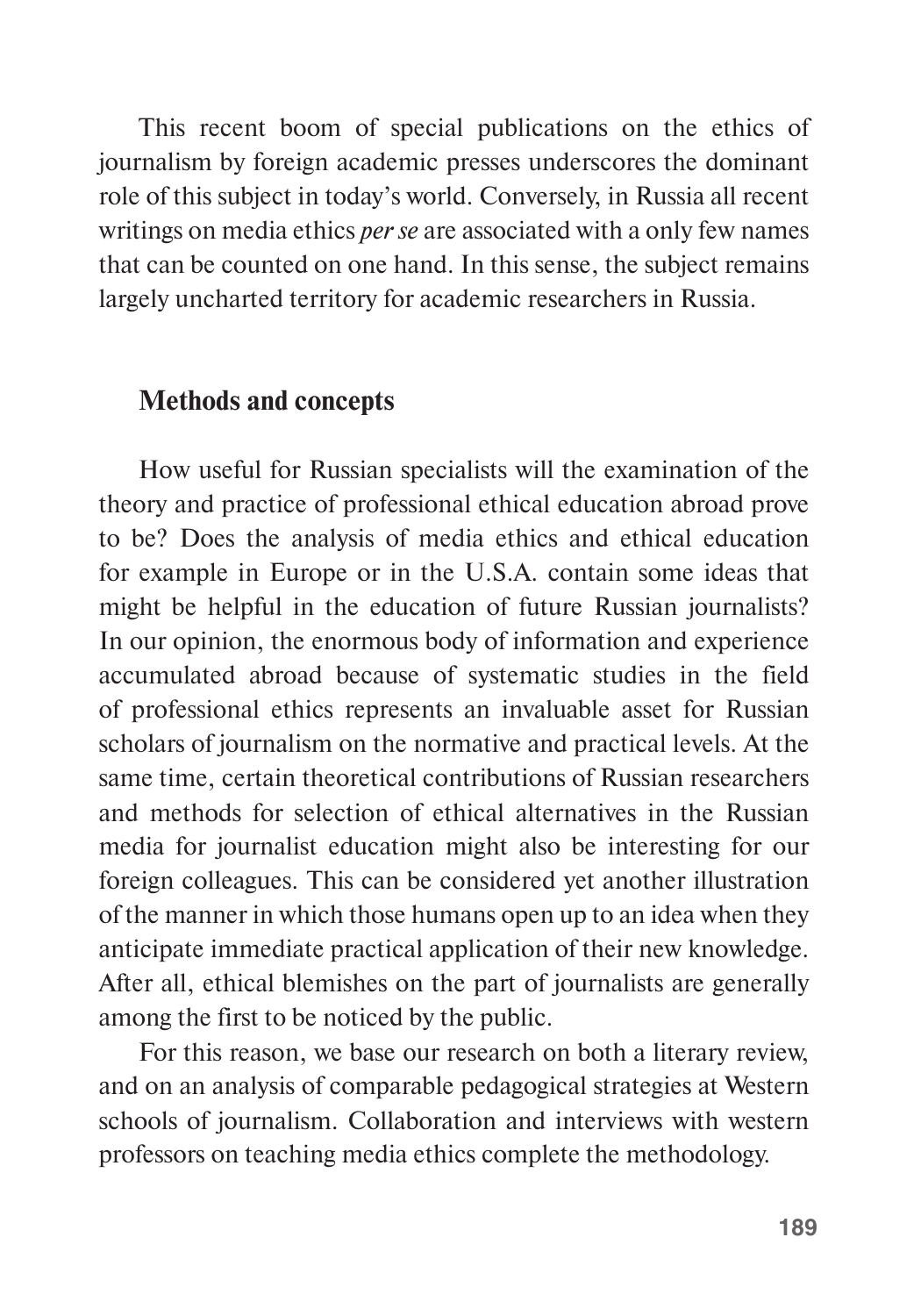Diversification of choice in higher education can enhance learning for everybody – this is our first finding. Both Russian and Western instructors hear from students that they have to be more sensitive to diverse educational strategies and programs.

The difference is that western countries do not have mandatory national curricula for colleges, as Russia does. Moreover, the USA, for example, does not have a national ministry of education that regulates academic standards. American students are free to choose what courses they wish to take depending on their ability and educational goals.

The next point of our investigation is connected with conceptualization of a given subject in different academic systems. In many respects, the leading methodological problems of Russian and Western educational systems relate to the analysis of relationships between the practical needs of society and practical aspects of journalists' ethics. However, in comparing the teaching of media ethics in Russia and abroad, then we note that in many respects the "Russian approach" pays more attention to linking modern practical dilemmas to classical theories and philosophical foundations of ethics. In contrast, the results of our research suggest that the so-called "Western approach" chiefly focuses on real episodes and events in the practice of ethics by media professionals.

## **Teaching media ethics: case studies**

Let's consider, for instance, a media ethics course at the flagship Missouri School of Journalism at the University of Missouri (USA). One of the top journalism schools and the oldest formal journalism school in the world, it is known for its "Missouri Method", according to which students learn about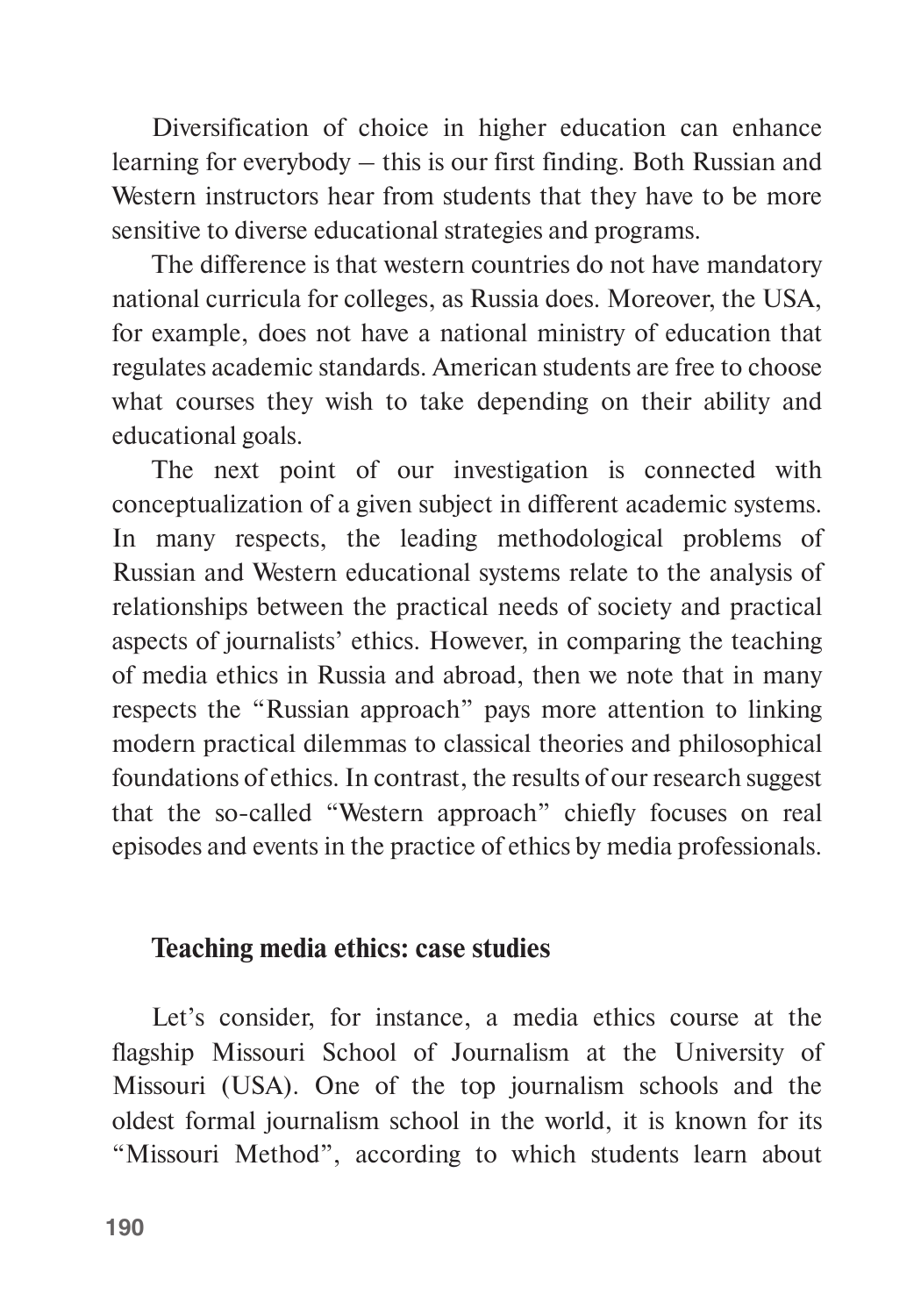journalism simultaneously in the classroom and through practicing it in multimedia laboratories and real-world outlets. The school provides an academic education *and* practical training in all areas of journalism and strategic communication for undergraduate and graduate students across several media, including television and radio broadcasting, newspapers, magazines, photography, and new media. Several affiliated professional organizations, including Investigative Reporters and Editors, Pictures of the Year International, and The Reynolds Journalism Institute allow students to interact with working journalists. It also operates an international journalists' magazine, a local city magazine, a statewide business journal, a statehouse news bureau, and two student-staffed advertising and public relations agencies. Practical application of classroom knowledge loops back to further academic inquiry.

No wonder that in such educational institution the Media Ethics course is conducted mostly as a seminar and that the central question in each session is "Why"? (Why should we publish this and not that? Why should we protect sources? Why should we disclose potential conflicts of interest to clients or readers? And so on.) Readings of specialized literature, class discussions, papers, thematic videos and films all help students address that one central question.

In an interview, one American professor explained that several goals are set out which this course is meant to achieve: to increase student awareness of and ability to identify the moral dimensions of issues that arise in the practice of journalism and advertising; to allow students to question and critique the conventional wisdom of the profession and, therefore, to offer students the possibility of helping to change and improve it; to help students learn tools of moral reasoning for dealing with those issues. Along the way, according to the instructor, other benefits are likely to accrue,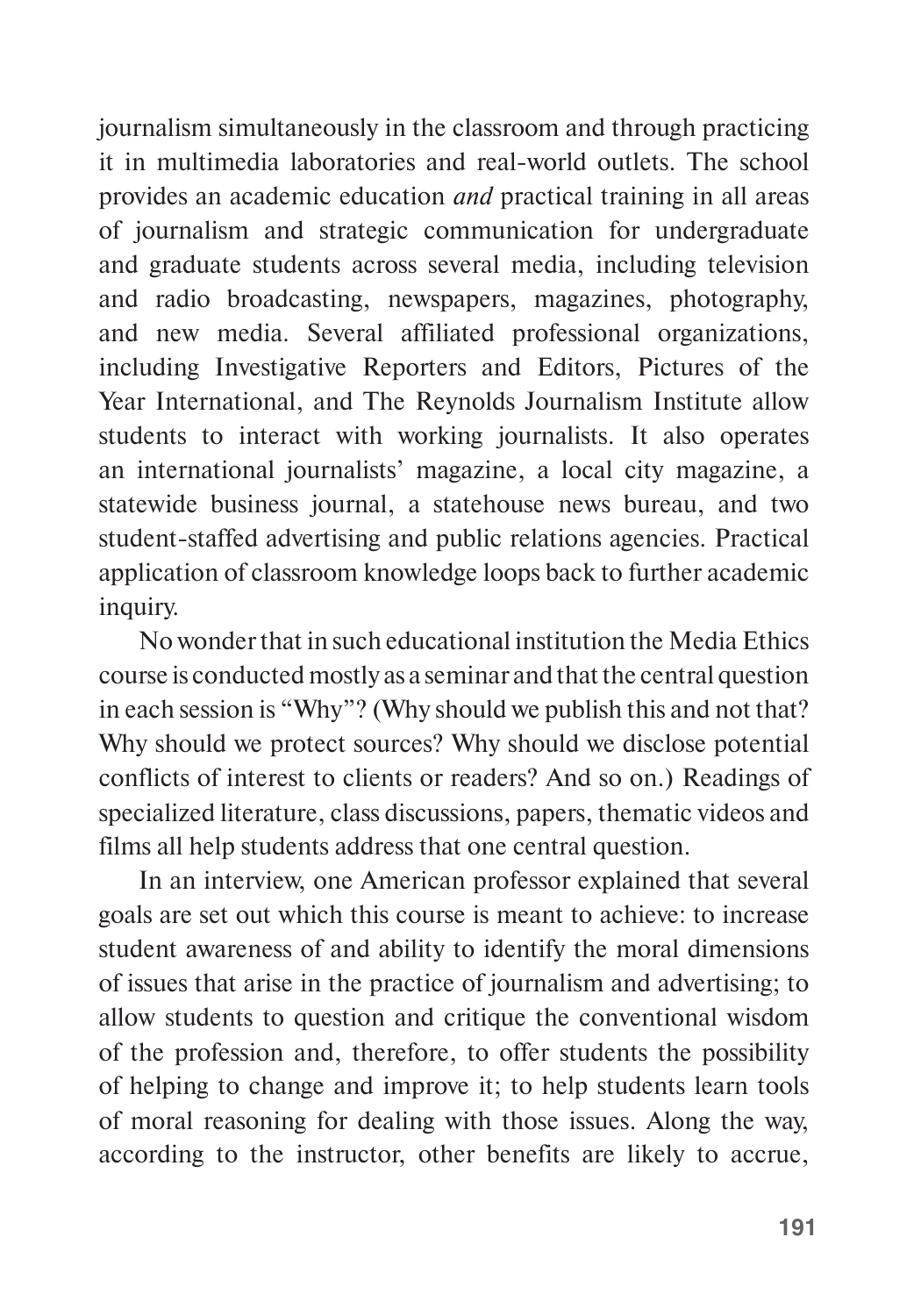namely, a better understanding of journalism and advertising and their place in society, and a better understanding of oneself.

In order to meet these goals, the course schedule includes theories of ethics, moral rules, ethical decision-making, and special topics such as codes and behavior, truth and truth telling, accountability, loyalties, privacy, advertising. Evaluative means to assess student accomplishment of the course goals include the following requirements: responses to "thought questions"; a smallscale literature review; composition of a substantial term paper; and active participation in class discussions. Each student's grade is broken down as follows (the percentage notates a part of the final course grade):

30%: "Thought questions". Almost every week students write responses of roughly two pages to questions the instructor poses. Each must satisfactorily complete at least 10 of these responses during the semester. [Twenty pages of writing.]

15%: Mini-lit review. In order to explore what scholars are saying about issues in media ethics, students review seven or eight sources from the literature on a topic of their choice in a paper not more than five pages long.

20%: A first draft of the term paper. Students select a topic for their term paper of 12-15 pages after consulting with the professor. They may choose to focus on an issue in the field of ethic (for example, whether reporters should go undercover to get a story even if doing so means they must lie about their identity), or a more general academic issue (such as the ways in which ethics codes are employed in newsrooms). Students may tackle the same topic as they did for their "mini lit review", but are not required to do so.) This first draft is allotted 20% of the final course grade in order that students invest substantial time and energy in research and in developing an argument about their findings.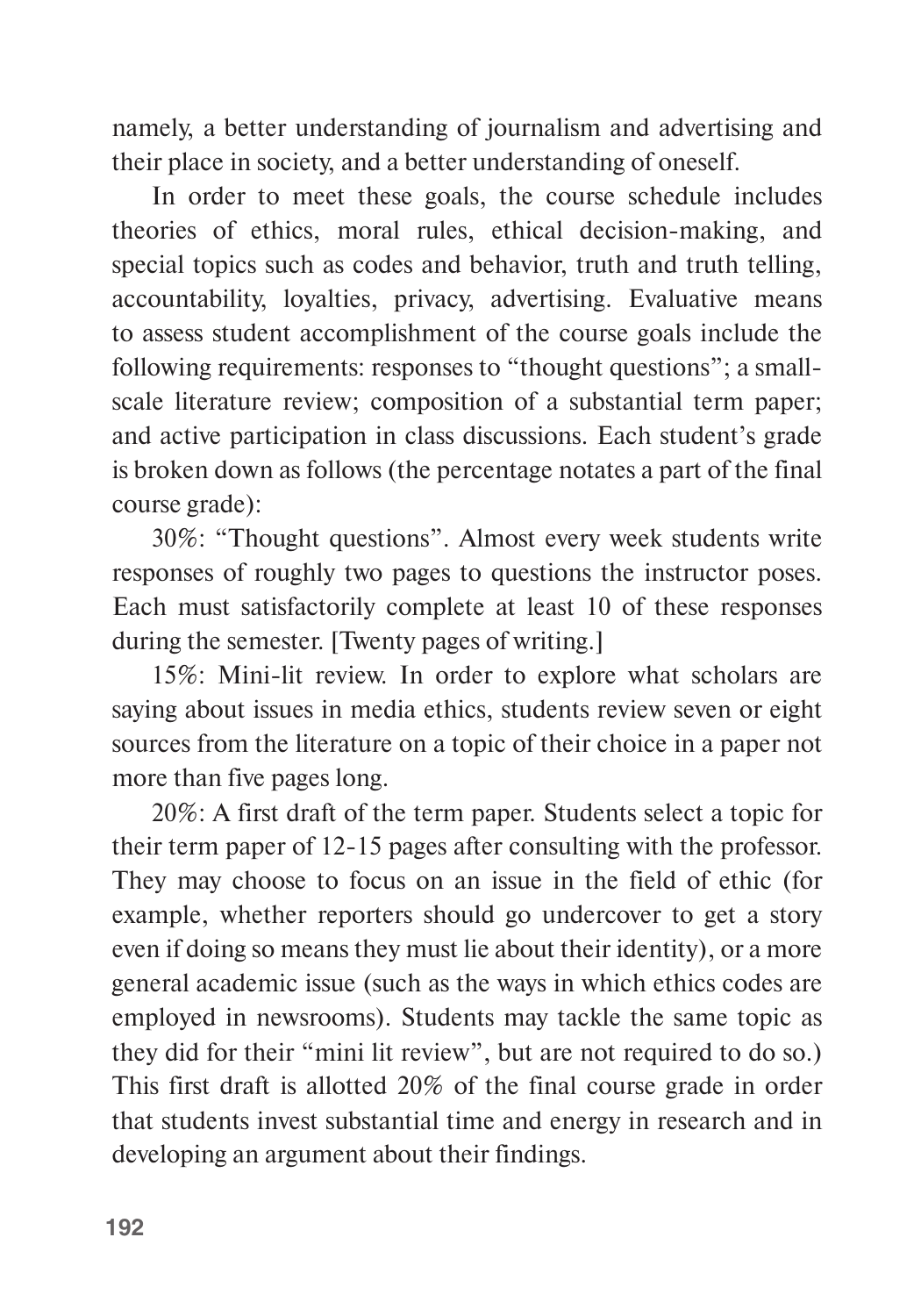30%: Final submission of term paper. This should be a polished academic piece.

5%: Participation. Each student is expected to attend every class and to complete assigned readings for each class meeting. Students are urged to come to class prepared to contribute by having something to say: informed participation is the key to course discussions as well as to success in the course.

Another case study of methods for teaching media ethics comes from a course with the same title, Media Ethics, taught at the William Allen White School of Journalism and Mass Communications, University of Kansas. This school is one of the few top schools of journalism in the USA that requires a course in media ethics. In the welcome address of the Dean for students it is highlighted: "We say it's not enough to be graduating highly skilled journalists. We want to make sure that our students understand the critical role they play in society." (*Brill,* 2016).

The cases presented in the course packet are intended as the basis for class discussion about media ethics – and not to illustrate either effective or ineffective handling of an ethical situation. The professor organizes his class into discussion teams from the moment it begins, and teammates decide how best to work together to analyze, prepare and present the cases. Interestingly, everyone on the team earns the same grade, so it is to a student's benefit to collaborate in producing a well-considered and thoughtful decision.

The classroom atmosphere established by the instructor is meant to be "safe", which is to say that all opinions are welcomed. Everyone has a right and an obligation to participate. The students listen carefully with an open mind and ask for clarification when necessary. They challenge one other's ideas with factual evidence and appropriate logic. From meeting to meeting, they become more willing to change their mind if others demonstrate errors in their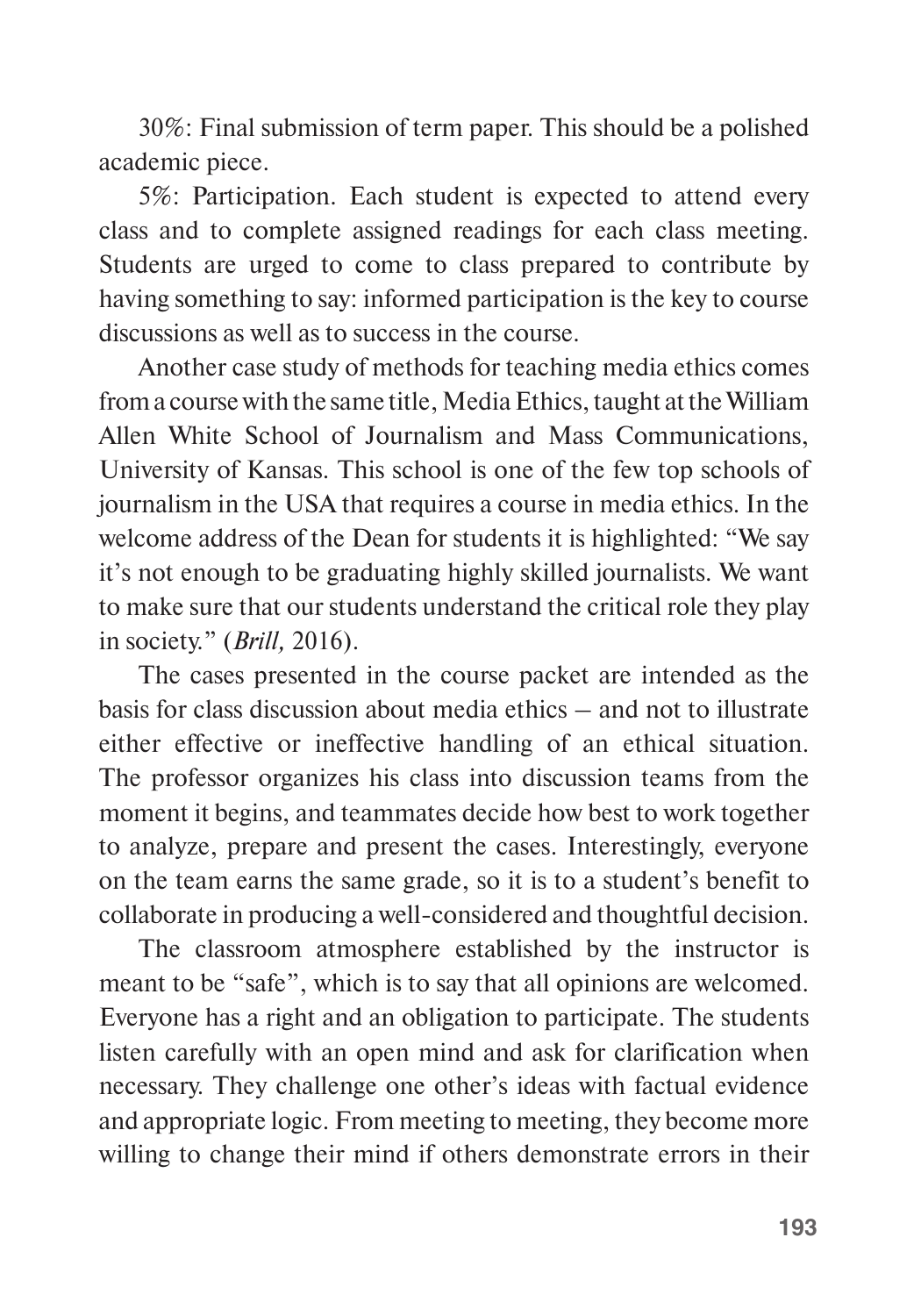logic or use of facts. The most important thing is to avoid ridiculing others and attempt to respect beliefs of others, even those that are different from their own.

One of the goals facing anyone who endeavors to help students learn about ethics in journalism is to get across the idea that achieving consensus on a universal standard of behavior is not a simple task. We can learn the classic ethical theories, but when we are confronted with an ethical code, we may have different perceptions about what we should do. As Knight Distinguished professor of journalism John Ginn said, "Ethics isn't something you have. It's something you do." (Basow, 2005: 5)*.*

That is why it's so appreciable a tendency at Western schools of journalism to learn how "others" approach ethical situations, which could be different from the way that an individual deems correct. Accordingly, it is crucial to discussions of media ethics to create an open environment where students are encouraged, but not pressured, to share opinions and feel that all points of view will be welcomed.

As the instructor of classes in media ethics since 2002, the author of this article observes that the main difference between Western and Russian approaches in teaching media ethics is the principal objective of such a course. Said another way, Russian instructors tend to help students develop an understanding of moral reasoning, and Western instructors tend to help students develop the skills to use it in resolving ethical dilemmas, both individually and in a team environment. It appears to us that this difference is reflected in course structure. In Russia, Departments of Journalism tend to have a lecture course on media ethics, perhaps offering additional seminars. Westerners tend to teach case-analysis and discussion courses that rely on a combination of out-of-class group work and in-class discussions.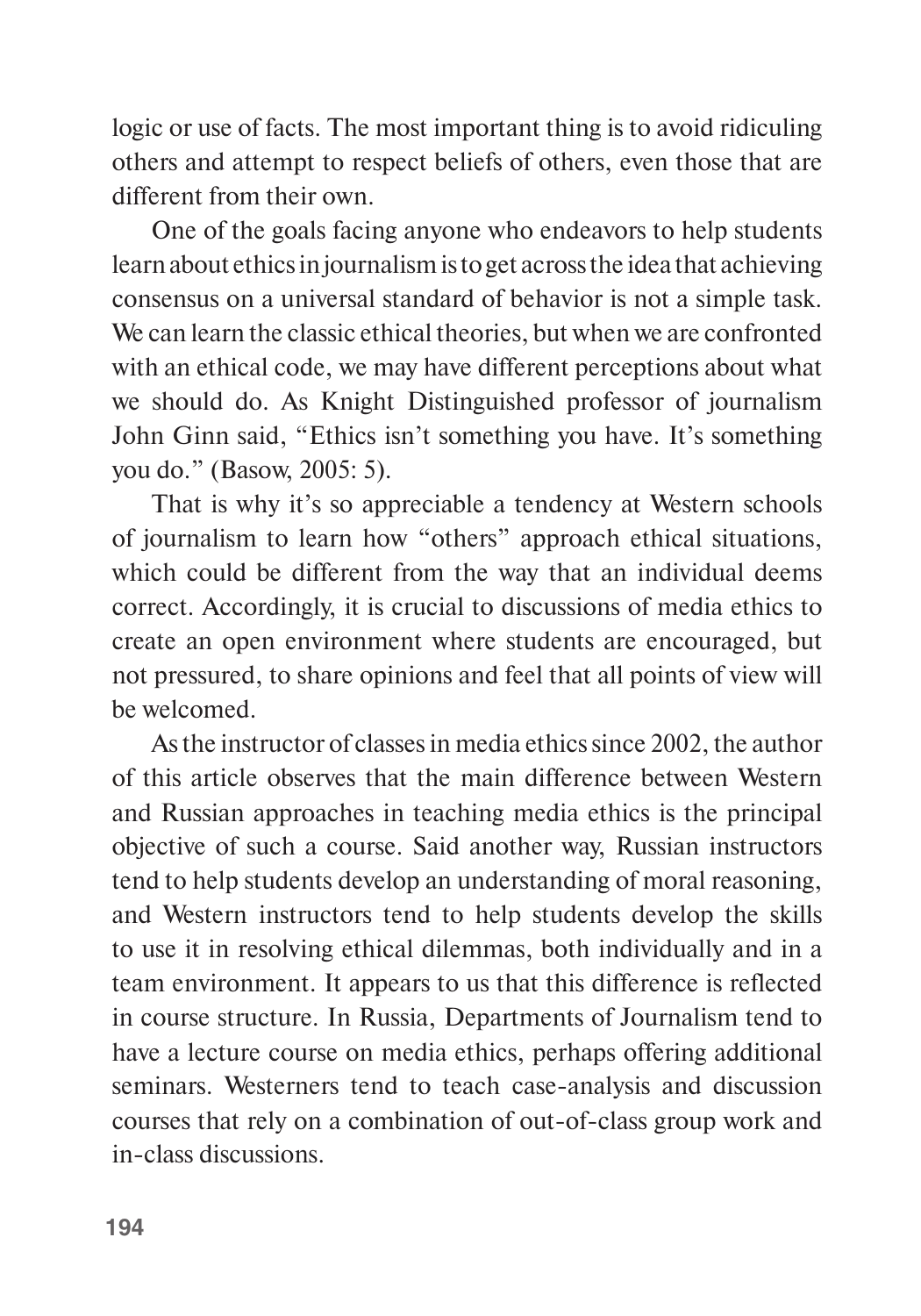However, it seems that despite all of these variables, Americans have nearly the same problems that Russians have in regard to the system of ethical education in departments of journalism. Experts – both academics and practitioners – concur that although many programs in journalism and mass communications offer instruction in ethics or social responsibility, students never really develop a framework for making ethical judgments. (Meyers, 2010; Cheney, May, Munshi, 2011; Roberts, Arnett, 2008; and others).

Numerous western authorities on the subject of social responsibility agree that the need for a renewed emphasis on ethics in mass communications has never been greater. (Christians, 2009; Wilkins, Christians, 2009; Fortner, Fackler, 2011; Brown, 2011; and others) Indeed, events of the last decades reveal the need for a clearly formulated, objective and socially supported system of ethical requirements to guide professional journalists. Here we refer not only to the situation in Russia or in the United States. Such "complaints" in scholarly work can be documented in many different countries. (Fortner, Fackler, 2010; Nikolaev, 2011; Global Media Ethics: Problems and Perspectives, 2009; Ward, Wasserman, 2010; and others).

These and other experts write about numerous factors in national media systems that render ethical education particularly difficult nowadays. Besides, ethical foundations in the professional activity of journalists became a topic of great practical interest after significant increase in the role of mass media throughout the world. It is obvious that today ethics is more readily viewed in shades of grey, rather than black and white. It has been shown repeatedly that one cannot consider ethical principles learned at any School of Journalism as a mechanical panacea for negotiating moral dilemmas. It is clear, though, that much links modern practical dilemmas and classical theory with philosophical foundations of ethics; both are urgent matters in ethical media practice.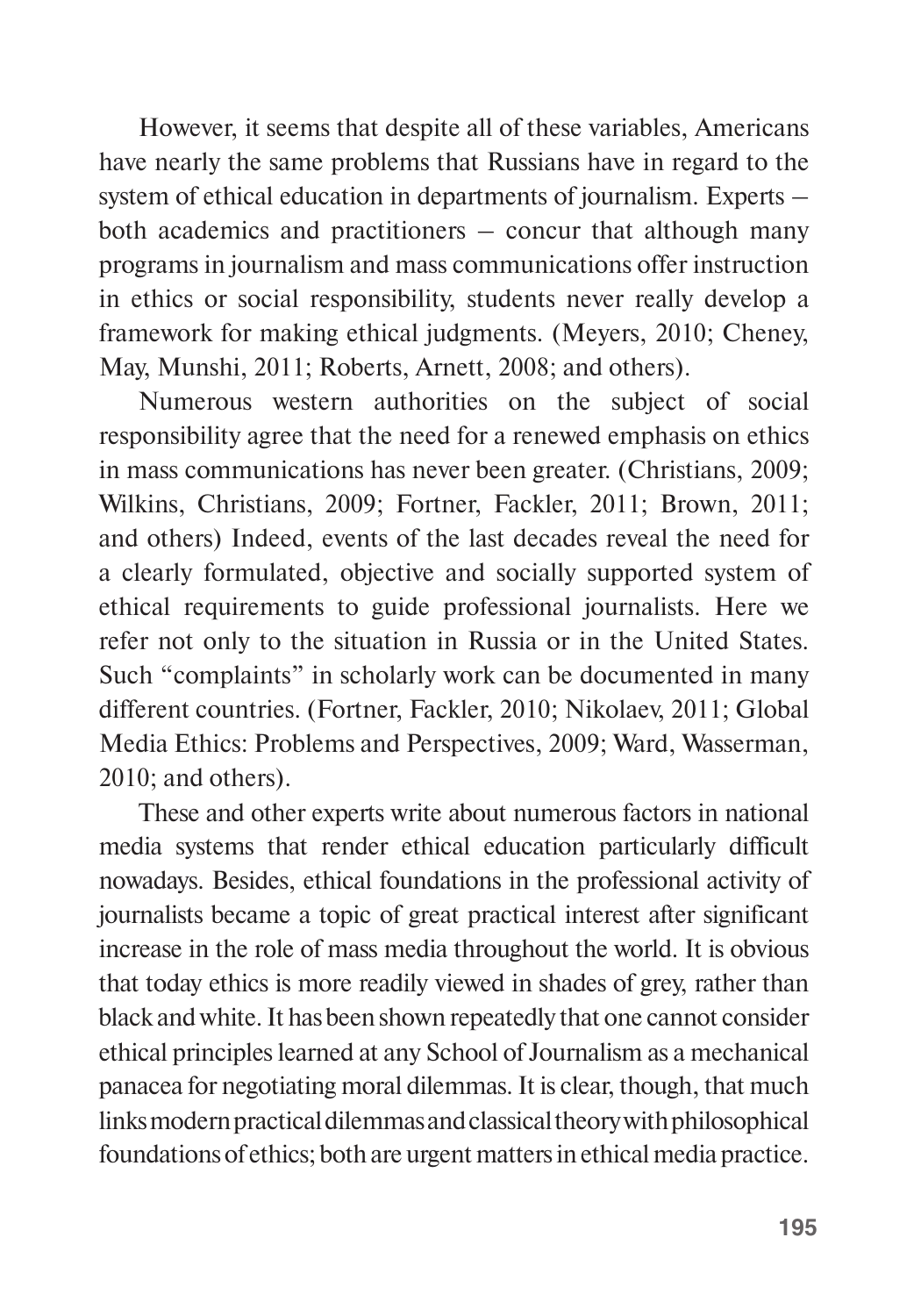They cannot be analyzed or even considered in separation from the broader cultural context prevailing in a given society.

# **Conclusion**

In view of substantial historical and cultural differences between Russian and Western societies, these contrasts in journalism on a practical level may appear even sharper when they are analyzed from the perspective of concrete journalist activities. That said, particularly in the area of professional ethics, media specialists could reap tremendous benefits from the ongoing exchange.

Reflecting on the full scope of analysis presented here, and bearing in our mind the idea of professional ethics as a socialphilosophical category in the everyday practice of modern journalism, we conclude that the provision of students with the requisite theoretical background cannot be the sole motivation behind inclusion of courses on professional ethics in university curricula. Other objectives, just as central, must inform such courses with the primary aim of serving students optimally:

- to develop and improve critical thinking, reading and writing skills by focusing on the relationship between mass media and society;
- to identify and analyze contemporary ethical issues;
- to develop a basic ability to understand a variety of philosophical approaches in order to solve issues in media ethics, and to apply basic ethical principles and standards to professional situations;
- to develop an understanding of moral reasoning and the skills to use it in resolving ethical dilemmas not only individually, but in a team environment;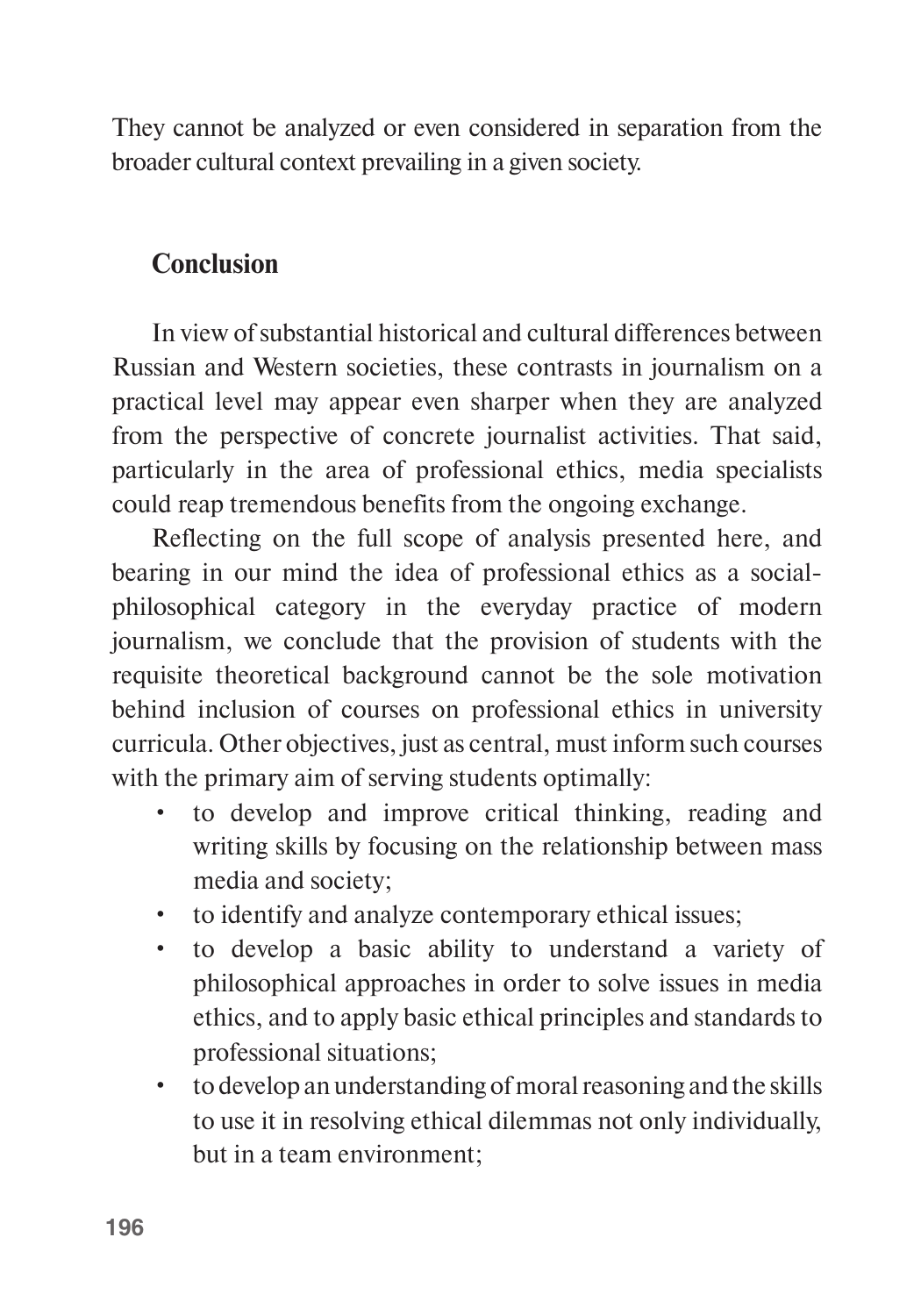• to form career-related values.

In our view, the most important feature of this particular subject for undergraduate education should be a practical grasp of the key ideas that comprise the moral code of the professional group into which these students will enter in the near future. This will allow for the development of professional positions that will functionally accord with established ethical values.

### **References**

AVRAAMOV, D. S. (2003). *Professional'naya etika zhurnalista: uchebnoe posobie.* [Professional Ethics of the Journalist: An Education Textbook]. Moscow: Lomonosov Moscow State University.

BABCOCK, W., FREIVOGEL, W. (eds.). (2015). *Sage Guide to Key Issues in Media Ethics and Law*. Los Angeles: Sage.

BASOW, R. R. (2005). *Media Ethics: Course Packet.* Lawrence: The University of Kansas.

*BRILL, A.* (2016). *Welcome from the Dean.* [Online]. Accessed from: *http://journalism.ku.edu/welcome-dean*.

BROWN F. (ed.). (2011). *Journalism Ethics. A Casebook of Professional Conduct for News Media.* Portland: Marion Street Press.

CHENEY, G., MAY, S., MUNSHI, D. (eds.). (2011). *The Handbook of Communication Ethics.* New York: Routledge.

CHRISTIANS, C., FACKLER, M., FERRE, J. (2012). *Ethics for Public Communication: Defining Moments in Media History.* New York: Oxford University Press.

CHRISTIANS, C, FACKLER, M., MCKEE, K., KRESHEL, P., WOODS, R. (2016). *Media Ethics: Cases and Moral Reasoning*. New York: Routledge.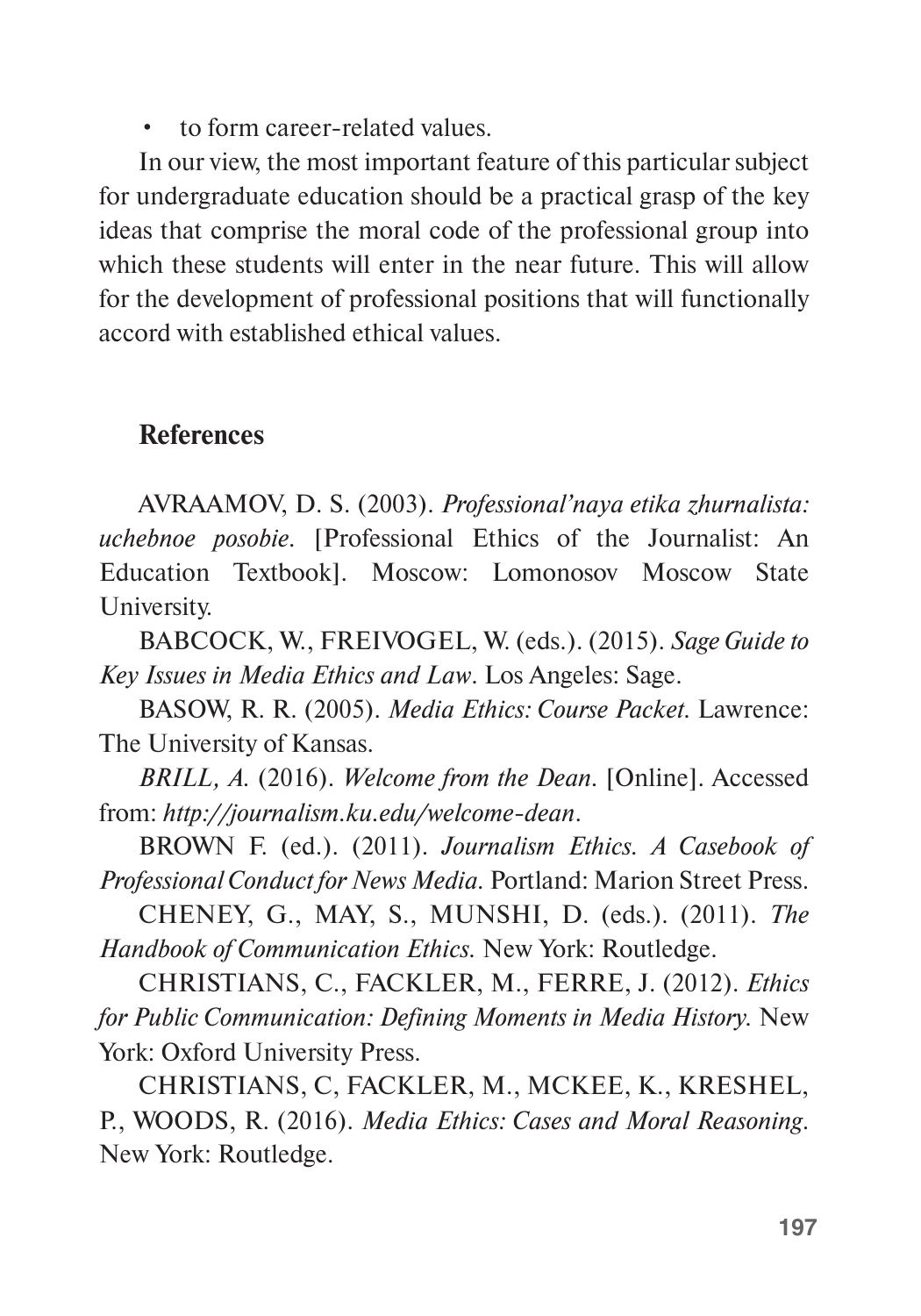CHRISTIANS, C. AND MERRILL, J. (eds.). (2009). *Ethical Communication: Moral Stances in Human Dialogue*. Columbia: University of Missouri Press.

COULDRY, N., PINCHEVSKI, A. (eds.). (2014). *Ethics of Media*. London: Palgrave Macmillan.

FORTNER, R., FACKLER, M. (eds.). (2010). *Ethics and Evil in the Public Sphere: Media, Universal Values and Global Development.* Cresskill: Hampton Press.

FORTNER, R., FACKLER, M. (eds.). (2011). *Handbook of Global Communication and Media Ethics*. Malden: Wiley Blackwell.

FUSE, K., LAND, M., AND HORNADAY, W. (eds.). (2014). *Contemporary Media Ethics*. Spokane: Marquette Books.

*Global Media Ethics: Problems and Perspectives*. (2009). Malden: Wiley Blackwell.

*Journal of Media Ethics: Exploring Questions of Media Morality.* [Online]. Accessed from http://www.tandfonline.com/ loi/hmme20.

LASUTINA, G. V. (2011). *Professional'naya etika zhurnalista: Uchebnik dlya studentov vuzov* [Professional Ethics of the Journalist: A Textbook for the Departments of Journalism]*.* Moscow: Aspekt Press.

MCBRIDE, K., ROSENSTIEL, T. (eds.). (2014). *The New Ethics of Journalism: Principles for the 21st Century*. Thousand Oaks: Sage.

Media Ethics Magazine. [Online]. Accessed from http:// mediaethicsmagazine.com/.

MEYERS, C. (ed.). (2010). *Journalism Ethics: A Philosophical Approach*. New York: Oxford University Press.

NIKOLAEV, A. (ed.). (2011). *Ethical Issues in International Communication*. London: Palgrave Macmillan.

PATTERSON, P., WILKINS, L. (2014). *Media Ethics: Issues and Cases*. New York: McGraw-Hill.